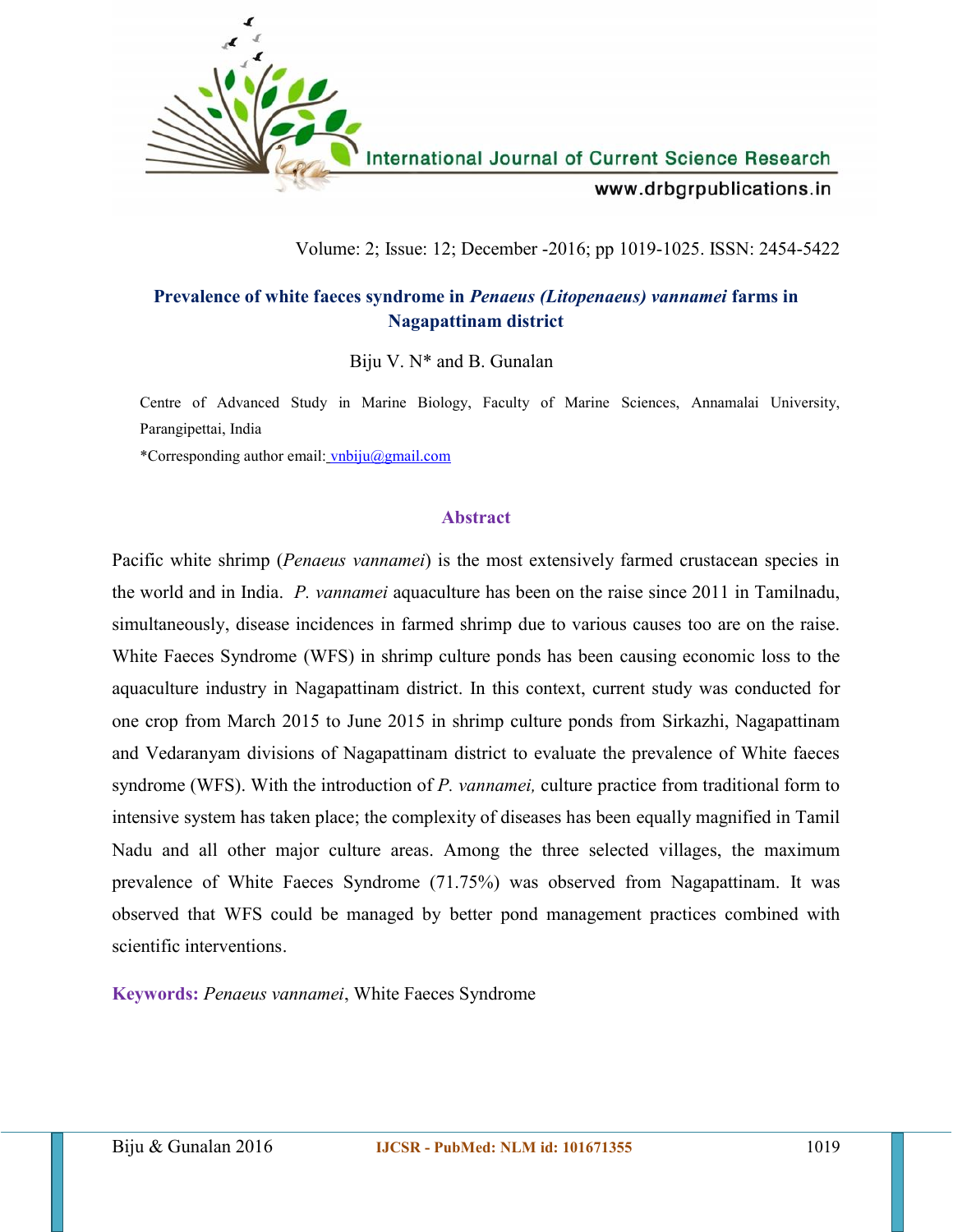### **Introduction**

Pacific white shrimp (*Penaeus vannamei*) is the most extensively farmed crustacean species in the world and in India. The introduction of Specific pathogen free (SPF) *Penaeus (Litopenaeus) vannamei* in India has led to a quantum jump in shrimp production. Meanwhile, occurrences of disease also are on the raise and have impacted the production and profitability of shrimp aquaculture in India. With the introduction of *P. vannamei*, traditional form of culture practices has been replaced by modern intensive culture practices, along with it the complexity of diseases has been equally magnified in Tamil Nadu and other farming areas. White faeces syndrome (WFS) is one of the most prevalent and serious disease problem encountered in major shrimp farming nations and has caused massive shrimp production losses. WFS is reported to be a serious problem in *P. vannamei* culture ponds in India particularly of Andhra Pradesh and Tamil Nadu.

The appearance of vermiform, gregarine-like bodies within the shrimp HP tubules and midgut was first reported in Thailand by Sriurairatana *et al*. (2014). They are almost transparent in squash mounts with widths and diameters proportional to the HP tubule lumens in which they occur. Despite vermiform appearance, they show no cellular substructures such as nuclei. When present in very high quantity they result in floating white fecal strings. In severe cases, WFS could lead to farm losses due to decreased survival, retarded growth and increased feed conversion ratios referred to as white faeces syndrome (WFS). Researchers further reported that although the cause of Aggregated Transformed Microvilli formation is currently unknown, the transformation and loss of microvilli followed by cell lysis indicate that their formation is a pathological process. If their formation is severe enough to cause white feces syndrome, they may retard shrimp growth and may predispose shrimp to opportunistic pathogens.

Pond level signs of WFS includes white to somewhat yellow, floating faecal strings that sometimes observed to be attached on dead algal mats and also be found on feeding trays. Severely affected ponds exhibit reduction in shrimp survival by 25–35 percent when compared to normal ponds. WFS lead to decrease in feed consumption and growth rates. Srinivas *et al*. (2016) and Mastan *et al*. (2015) reported WFS in *P. vannamei* cultured ponds of Nellore, West Godavari and Prakasam districts of Andhra Pradesh. Incidences of WFS were observed after 50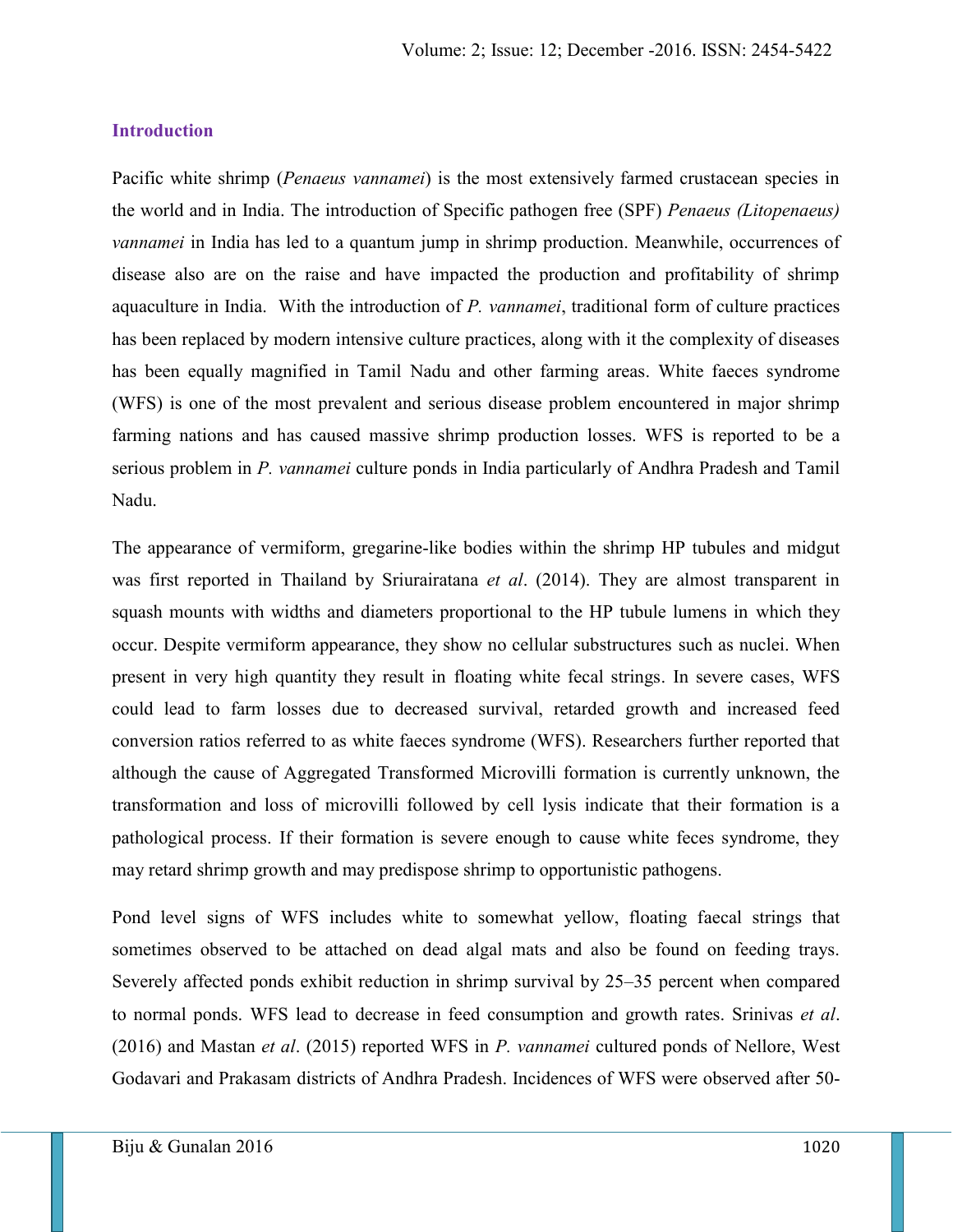60 days of stocking of the post larvae in grow out ponds. In the above context, the present work was undertaken to document the prevalence of WFS of *P. vannamei* in Sirkazhi, Nagapattinam and Vedaranyam divisions of Nagapattinam district in Tamil Nadu, India.

# **Materials and Methods**

Samples (n=87) were collected from Nagapattinam district, Tamil Nadu, India during the study period from March 2015 to June 2015. Cultured *P. vannamei* (7 to15 g)were obtained from shrimp farms in three different areas (Sirkazhi, Vedaranyam, Nagapattinam) in Nagapattinam district and were analyzed for shrimp pathogens associated with the mortality. Shrimp ponds reporting white faeces were selected for the sampling. Samples (n=21) from normal ponds without WFS also were collected. Shrimp samples were preserved for bacteriology, molecular diagnosis and for histology. The samples for PCR were preserved in 95% ethyl alcohol. The samples for histological analysis were preserved in Davidson's fixative and processed for histology (Bell and Lightner, 1988). Live shrimp samples from selected shrimp ponds exhibiting WFS were brought to laboratory for further study.

# **Results and Discussion**

White Faeces Syndrome (WFS) is observed in all the *P. vannamei* culture areas under study (Table. 1 and Fig. 2). Several authors reported white muscle disease in shrimps and prawns (Chen *et al*., 1992; Ravi *et al*., 2009; Sudhakaran *et al*., 2006). WFS was exhibited in shrimp grow out ponds as early as 40 days post stocking of post larvae to 70 days post stocking. In the previous study, incidences of WFS were observed after 50-60 days of stocking of the PLs (Sriurairatana *et al.,* 2014). Further the researchers reported that WFS in shrimp arise from transformation, sloughing and aggregation of hepatopancreatic microvilli into vermiform bodies, which superficially resembles like with protozoan Gregarines. However, causative agent for WFS has not identified yet. It is inferred from the present study that WFS is not attributed to any single cause, in certain cases enteric Vibrio infection alone found associated to be a cause of WFS whereas in certain other cases Blue green algae in the pond led to WFS. In most of the cases, *Enterocytozoon hepatopenaei* (EHP) infection was found to be associated with WFS. Tang *et al*. (2016) have reported that WFS in all cases associated with EHP infection. Limsuwan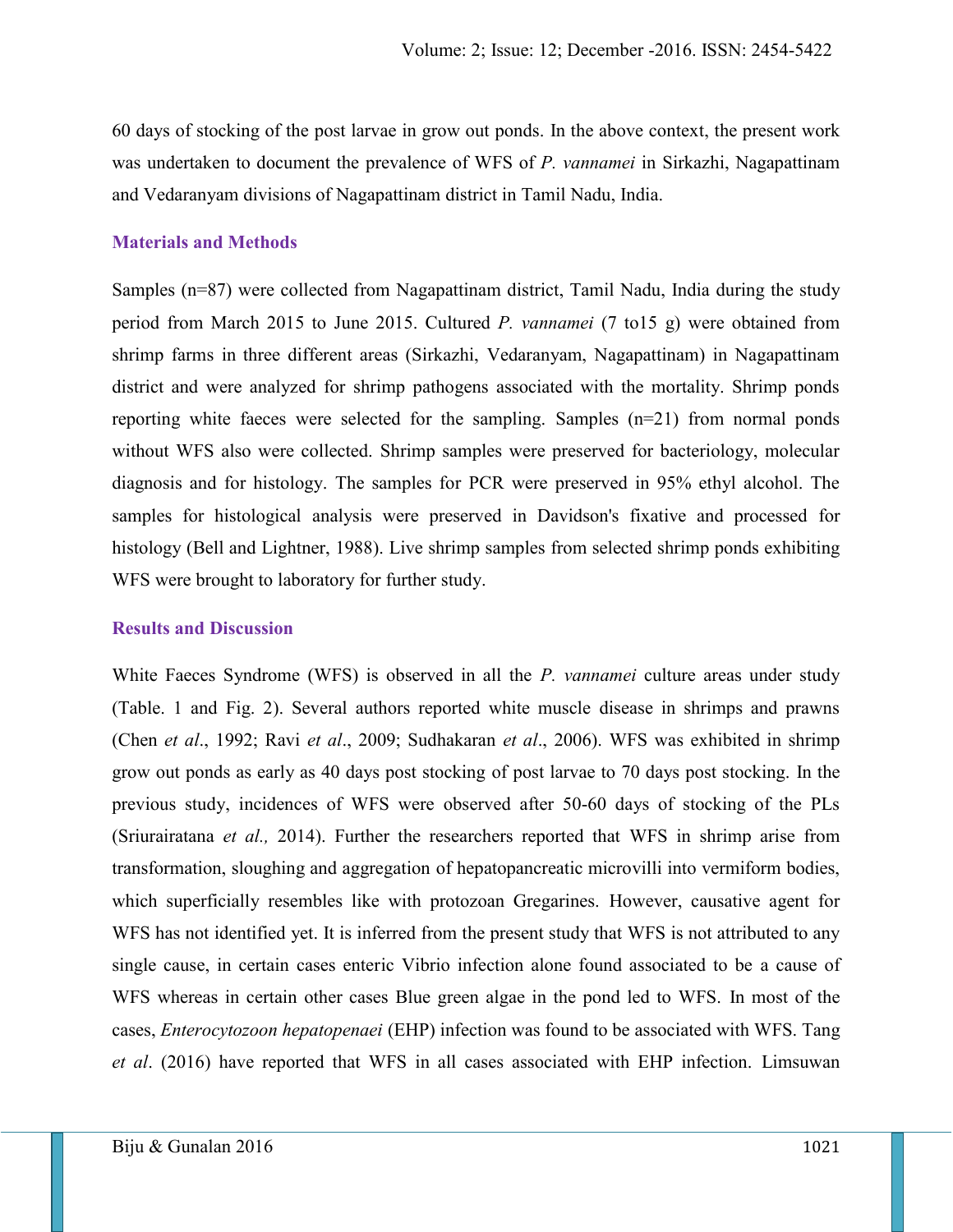(2010) and Durai *et al.,* (2015) reported that Vibrio species have been found in the faecal analysis from infected shrimps.



**Fig. 1.A. White faecal strings flotting on the water surface. 1.B. White faecal on feeding tray.**

|              | Prevalence $(\% )$ -2015 |            |              |
|--------------|--------------------------|------------|--------------|
| <b>Month</b> | Sirkazhi                 | Vedaranyam | Nagapattinam |
| March        | 70                       | 73         | 69           |
| April        | 68                       | 69         | 70           |
| May          | 72                       | 74         | 64           |
| June         | 71                       | 71         | 71           |
|              | 70.25                    | 71.75      | 68.5         |
|              |                          |            |              |

| <b>Table: 1. Prevalence of White Faeces Syndrome (WFS)</b> |  |
|------------------------------------------------------------|--|
|------------------------------------------------------------|--|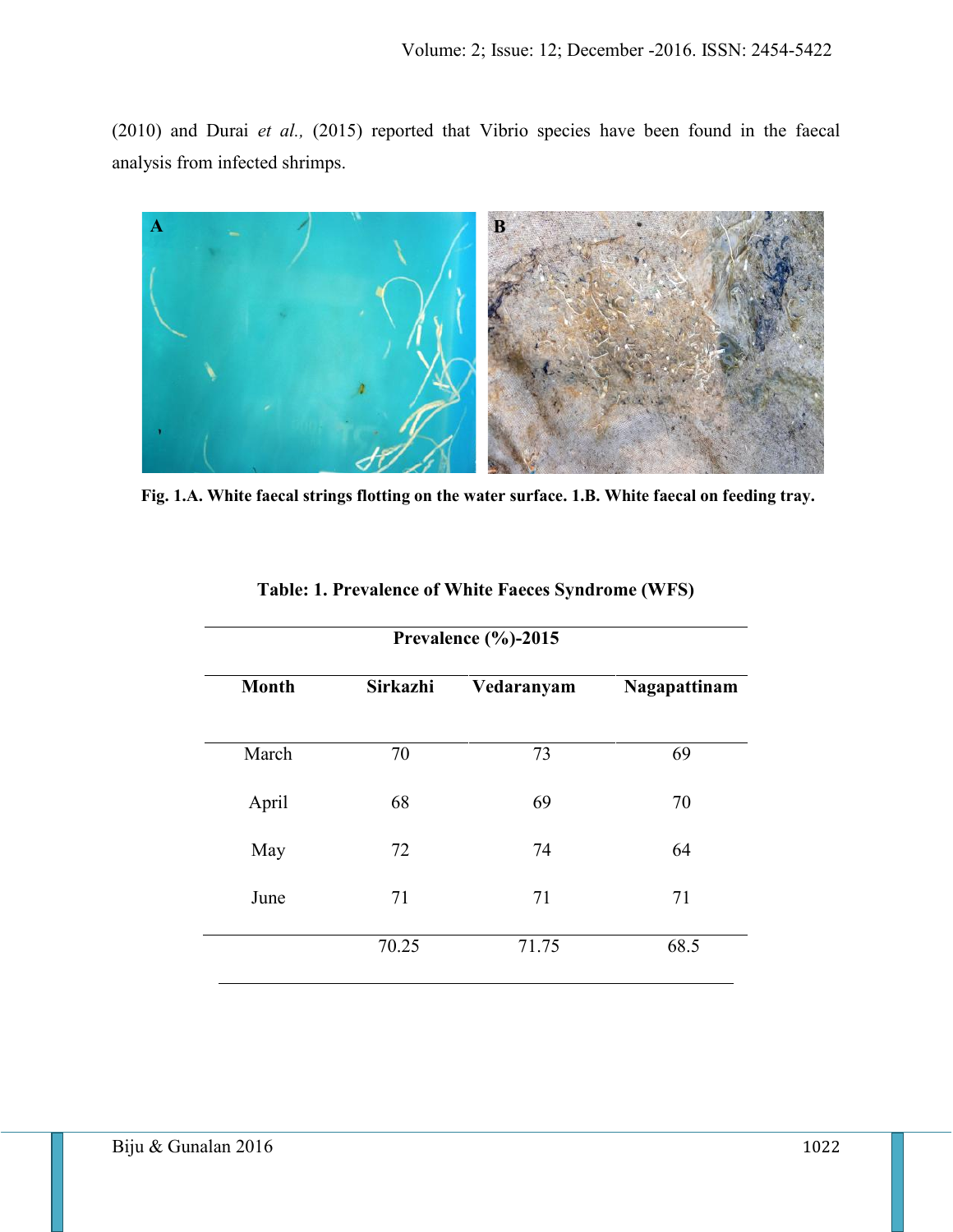

**Fig. 2. Prevalence of White Feces Syndrome (WFS)**

In the present study, it has been observed that highest prevalence of WFS (71.75 %) was observed in Nagapattinam during 2015, while lowest prevalence was observed in Vedaranyam (68.5%). Gross signs of WFS observed in shrimp cultivation ponds were floating white faecal strings on pond surface (Fig. 1A) and on feeding trays (Fig. 1B). Poor water quality, unhealthy seed, high loads of *Vibrio* spp. and presence of Protozoa gregarines like organisms in the intestine and hepatopancreas are some of reasons for the disease (Mastan, 2015).

The present study also revealed that shrimp ponds with higher stocking density are more prone to WFS as has been reported by other studies. Incidences of WFS is also associated with high stocking densities, poor water quality, poor pond bottom, high plankton blooms and bad feed management and high pollution in pond water. It was observed during the study that various management measures such as providing probiotic through feed, sludge removal from pond bottom, use of good quality feed, managing feed waste, fasting technique, allicin and vitamins application, controlling vibrio dominance in the pond with the application of probiotics as well as water changes to reduce organic matter load in the pond, use of good quality seed are all of help to prevent onset of WFS and manage and recover of WFS.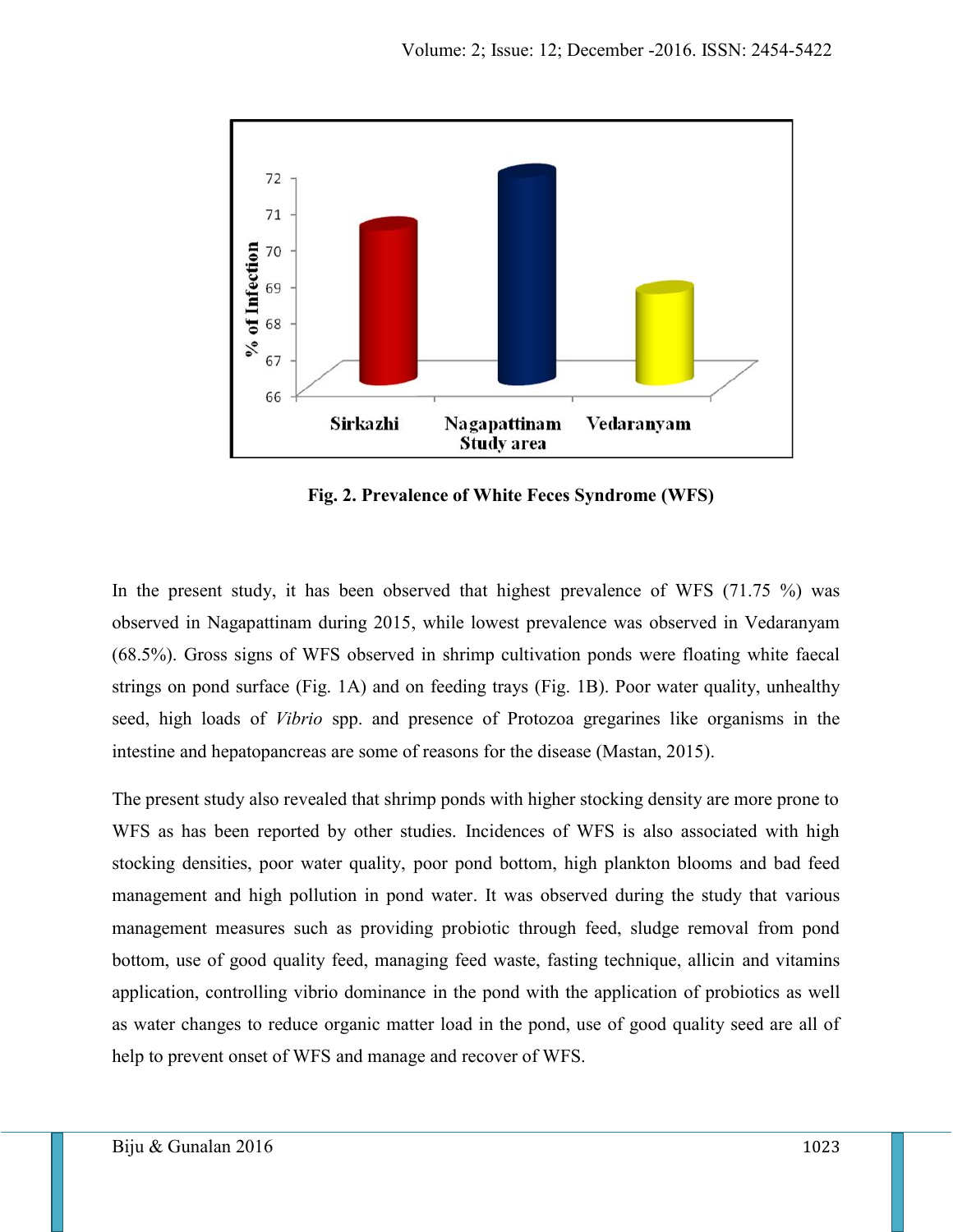Based on the present study it is evident that, WFS is widely prevalent in Nagapattinam district and hence shrimp farmers should be advised to adopt management measures enlisted to prevent crop loss due to WFS.

# **References**

Bell TA, Lightner DV 1988 A handbook of normal shrimp histology. Baton Rouge, LA: World Aquaculture Society

Chen SN, Chang PS, Kou GH. Infection route and eradication of monodon baculovirus (MBV) in larval gaint tiger prawn, *Penaeus monodon. In:* Diseases of cultured penaeids shrimp in Asia and the United States, Fulks W, Main KL. eds. The Oceanic Institute, Honolulu, HI, USA, 1992, 177-184

Durai V, Gulan B, Michel Johnson, Maheswari ML, Pravin kumar M. Effect on white gut and white feces disease in semi intensive *Litopenaeus vannamei* shrimp culture system in south Indian state of Tamilnadu. International J. Marine Sci. 2015; 5(14): 1-5

Limsuwan C, White Feces Disease in Thailand. Boletines nicovita magazine, 2010, 2-4. 20

Mastan SA. Incidence of white feces syndrome (WFS) in farm reared shrimp, *Litopenaeus vannamei,* Andhra Pradesh*.* Indo American J. Pharmaceutical Res. 2015; 5(9):3044-3047

Ravi M, Nazeer Basha A, Sarathi M, Rosaidalia HH, Sri Widada J, Bonami J*.* Studies on the occurrence of white tail disease (WTD) caused by Mr NV and XSV in hatchery-reared postlarvae of *Penaeus indicus* and *P. monodon*. Aquaculture, 2009; 292:117-120

Srinivas D, Ch Venkatrayalu, B Laxmappa. Identifying diseases affecting farmed *Litopenaeus. vannamei* in different areas of Nellore district in Andhra Pradesh, India. International J. Fisheries and Aquatic Studies. 2016; 4(2): 447-451

Sriurairatana S, Boonyawiwat V, Gangnonngiw W, Laosutthipong C, Hiranchan J . White Feces Syndrome of Shrimp Arises from Transformation, Sloughing and Aggregation of Hepatopancreatic Microvilli into Vermiform Bodies Superficially Resembling Gregarines. PLoS ONE, 2014; 2014; 9(6):e99170. doi:10.1371/journal.pone.0099170